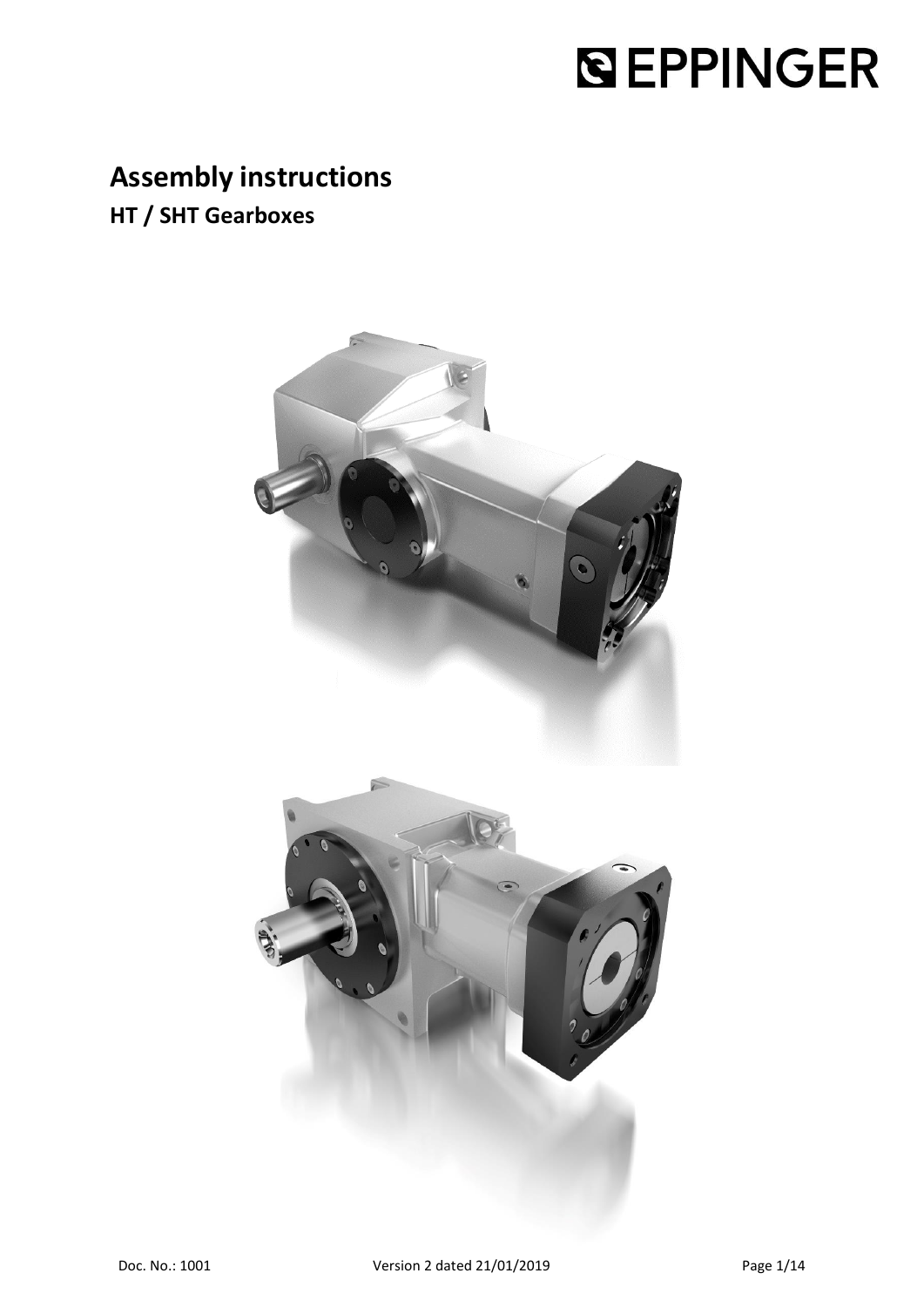# **SEPPINGER**

## **Table of contents**

| 1     |                                                      |
|-------|------------------------------------------------------|
| 2     |                                                      |
| 2.1   |                                                      |
| 2.2   |                                                      |
| 2.3   |                                                      |
| 2.4   |                                                      |
| 2.5   |                                                      |
| 3     |                                                      |
| 4     |                                                      |
| 5     |                                                      |
| 5.1   |                                                      |
| 5.2   |                                                      |
| 5.2.1 |                                                      |
| 5.2.2 |                                                      |
| 5.3   |                                                      |
| 6     |                                                      |
| 7     |                                                      |
| 8     |                                                      |
| 9     |                                                      |
| 9.1   |                                                      |
| 9.1.1 | Disassembly of gearboxes with solid output shaft  13 |
| 9.1.2 | Disassembly of gearboxes with hollow output shaft 13 |
| 9.1.3 |                                                      |
| 9.2   |                                                      |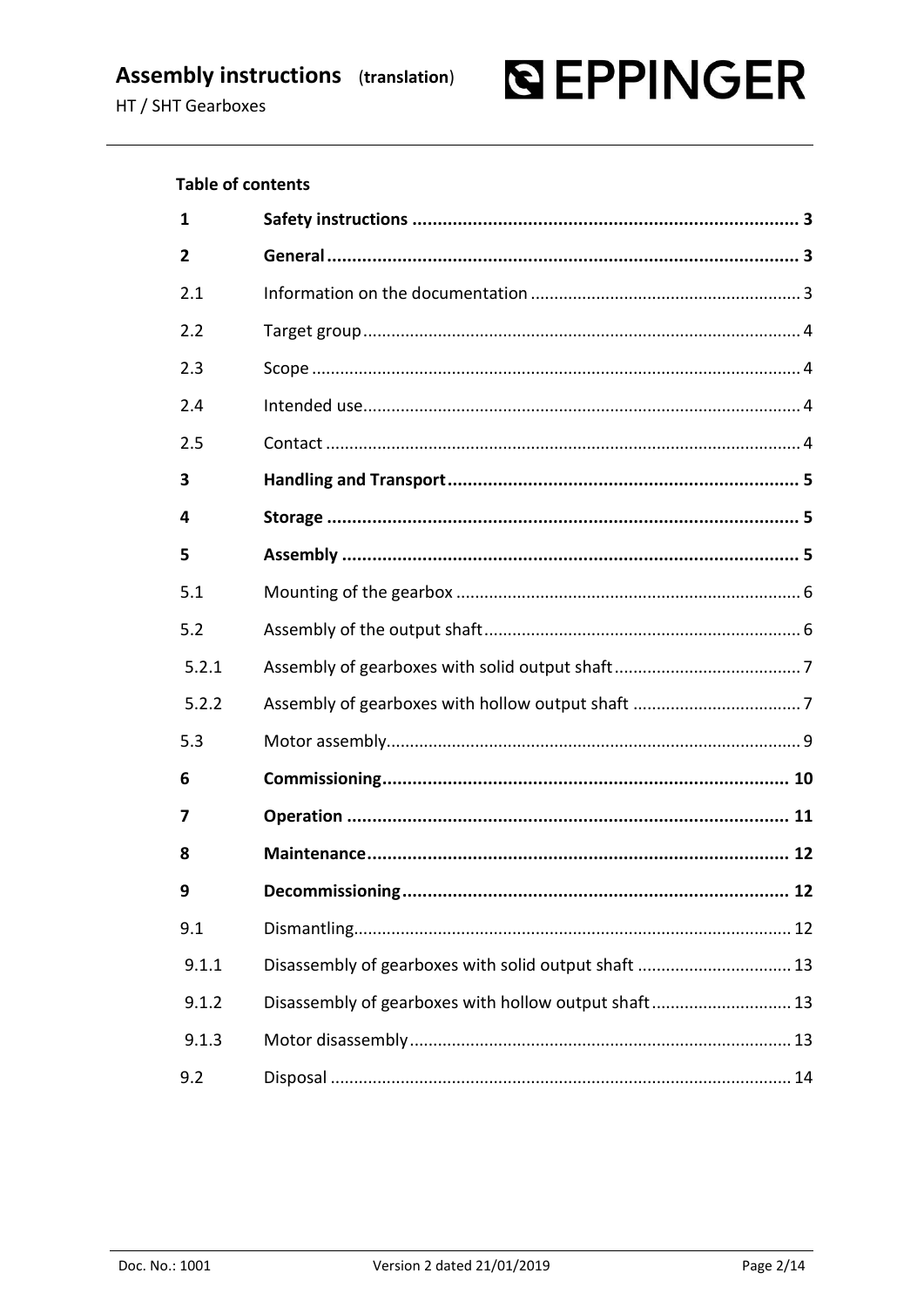**SEPPINGER** 

# **1 Safety instructions**

<span id="page-2-0"></span>A distinction is made between different levels of safety instructions. [Table 1](#page-2-3) below shows the definitions of symbols and signal words.

| <b>Symbol</b> | <b>Signal word</b> | <b>Definition</b>                                  |
|---------------|--------------------|----------------------------------------------------|
|               | <b>DANGER!</b>     | Immediately imminent danger.                       |
|               |                    | Death or extremely serious injury, crippling.      |
|               | <b>WARNING!</b>    | Possibly dangerous situation.                      |
|               |                    | Death or extremely serious injuries may result.    |
|               | <b>CAUTION!</b>    | Less dangerous situation.                          |
|               |                    | Minor or moderate injuries may result.             |
|               | <b>NOTICE</b>      | Potentially damaging situation.                    |
|               |                    | Possible damage to product and/or machine.         |
|               |                    | Tips and other useful or important information and |
|               | <b>INFO</b>        | advice.                                            |
|               |                    | No dangerous or harmful consequences for persons   |
|               |                    | or property.                                       |

<span id="page-2-3"></span>Table 1: Classification of notices

| Symbol | <b>Signal word</b>      | <b>Definition</b>                  |
|--------|-------------------------|------------------------------------|
| Y      | Environmental<br>hazard | Pollution risk for the environment |

Table 2: Other symbols

# <span id="page-2-1"></span>**2 General**

# <span id="page-2-2"></span>**2.1 Information on the documentation**

These assembly instructions have to be read carefully before assembling, commissioning and maintaining the product. The document must be kept in a suitable place for future reference and must be available for any assembly, maintenance or dismantling work.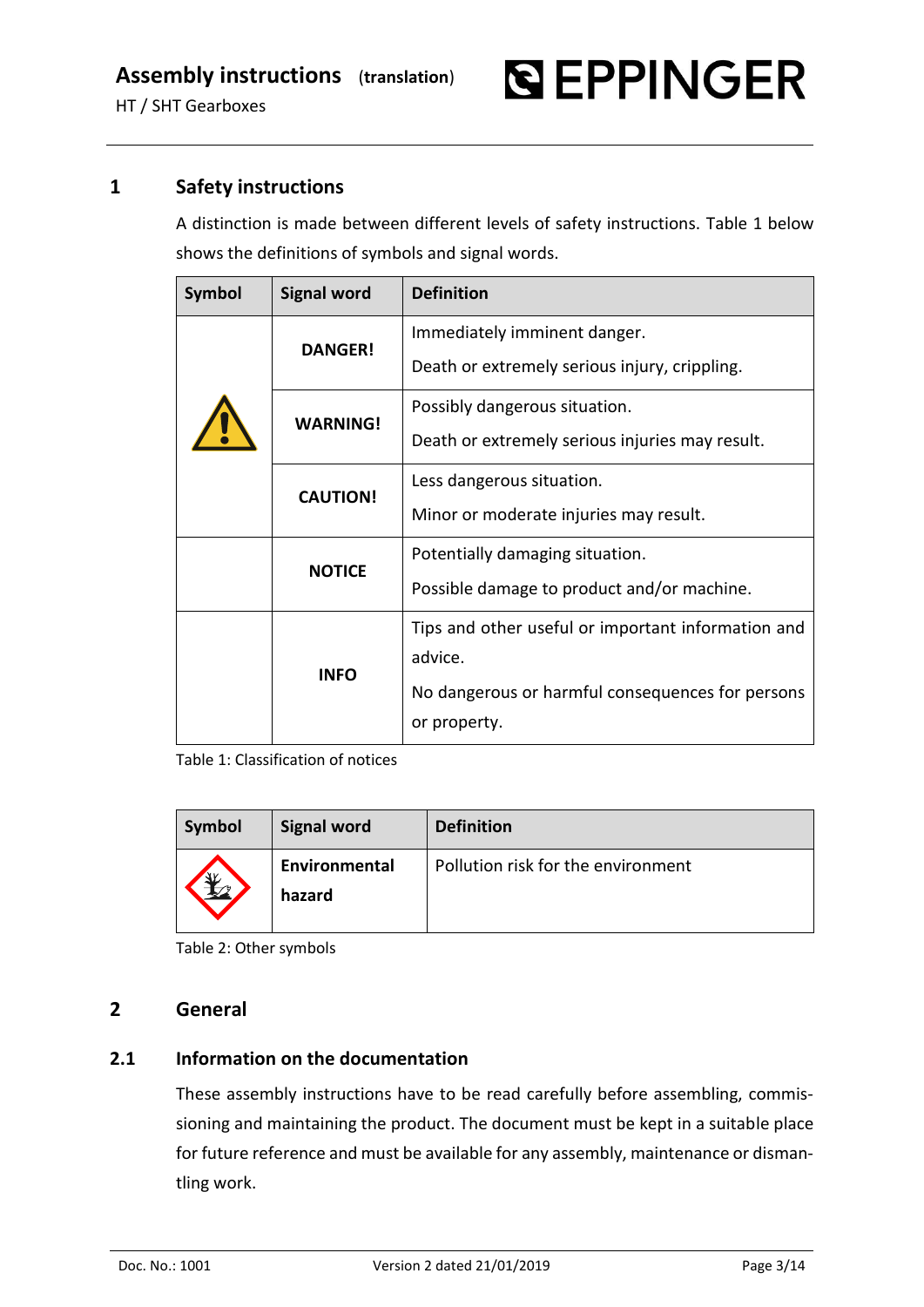

# <span id="page-3-0"></span>**2.2 Target group**

This documentation is intended for qualified trained personnel who are familiar with mechanical assembly work. Assembly, commissioning and maintenance may only be carried out by accordingly qualified personnel. Technical training or safety instruction is required.

## <span id="page-3-1"></span>**2.3 Scope**

The scope of these instructions covers the following products of the company EGT Eppinger Getriebe Technologie GmbH:

- HT Hypoid gearboxes
- SHT Hypoid helical gearboxes

All mounting parts necessary for the assembly, installation, operation and maintenance, which are included in the scope of supply of these gearboxes, are also within the scope of this document.

## <span id="page-3-2"></span>**2.4 Intended use**

Eppinger gearboxes are machine elements for converting or diverting torques and rotational speeds within the respectively specified performance range. Any operation outside the specified performance characteristics or other than the specified use is not permitted. The permissible torques and rotational speeds of the gearboxes must not be exceeded. The forces affecting on the gearbox shafts have to be limited to the maximum permissible values.

Unauthorised modifications or alterations to the product are not permitted.

According to the EC Machinery Directive 2006/42/EC, gearboxes are referred to as machine components and are therefore assemblies that do not fall within the scope of the Machinery Directive 2006/42/EC. Therefore, gearboxes are components to be installed in machines. The commissioning is forbidden until by or after the integration into the end product, the requirements of the machine directives are met.

## <span id="page-3-3"></span>**2.5 Contact**

EGT EPPINGER Getriebe Technologie GmbH Breitwiesenweg 2-8 73770 Denkendorf/Germany +49 (0) 711 / 934 934-626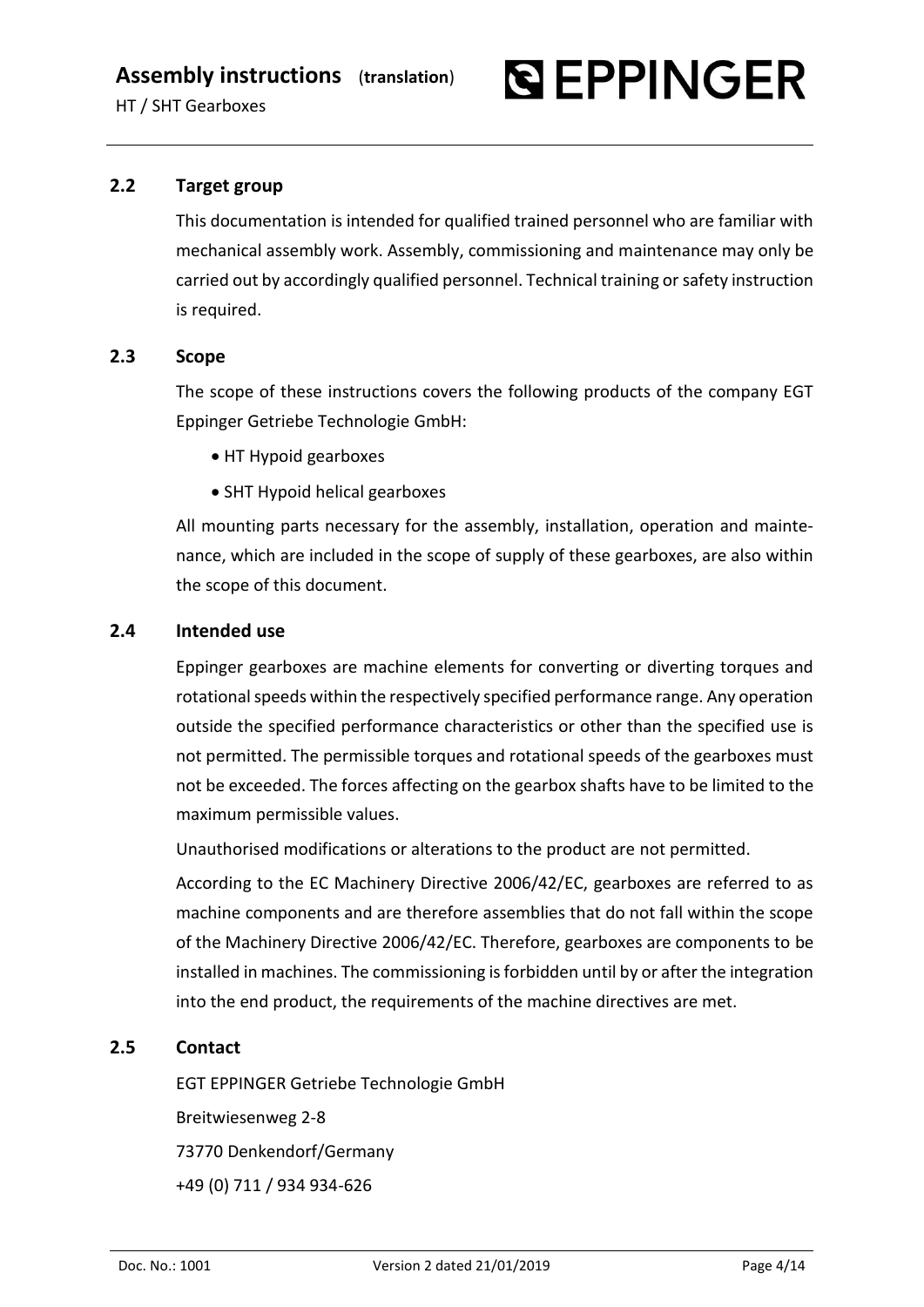[info-egt@eppinger-gears.com](file://///ESA-031-CAD.eppinger.de/EGT_Abteilungen/EGT_Konstruktion/15_EGT-interne%20Projekte/Betriebs-%20und%20Montageanleitung/EGT-Winkelgetriebe/DOKUMENTATION/Montageanleitung%20HT%20SHT_V1/info-egt@eppinger-gears.com) [http://www.eppinger-gears.com](http://www.eppinger-gears.com/)

# <span id="page-4-0"></span>**3 Handling and Transport**

# **DANGER!**

Death or extremely serious injury / crippling caused by falling loads. During transport, never stay under suspended loads.

**SEPPINGER** 

The weights indicated in [Table 3](#page-4-3) apply to gearboxes without motor flange and with solid output shafts on both sides.

| Gearbox             | <b>SHT100</b> | <b>SHT120</b> | <b>SHT150</b>    |                  |              |
|---------------------|---------------|---------------|------------------|------------------|--------------|
|                     | <b>HT90</b>   | <b>HT115</b>  | <b>HT140</b>     | <b>HT170</b>     | <b>HT215</b> |
| <b>Weight about</b> | 4 kg          | 6 kg          | 10 <sub>kg</sub> | 16 <sub>kg</sub> | 35 kg        |

Table 3: Weights

# <span id="page-4-3"></span><span id="page-4-1"></span>**4 Storage**

The gearboxes have to be stored protected from dust, dirt and moisture. The temperature has to be between -5°C and +40°C.

<span id="page-4-2"></span>

# **CAUTION!**

Assembly work may only be carried out by accordingly qualified trained personnel. First of all, check the gearbox for external damage.



# **CAUTION!**

A damaged gearbox must not be operated.

Before installing the gearbox, always switch off the machine and secure it against a restart. In addition is has to be ensured that the machine cannot move.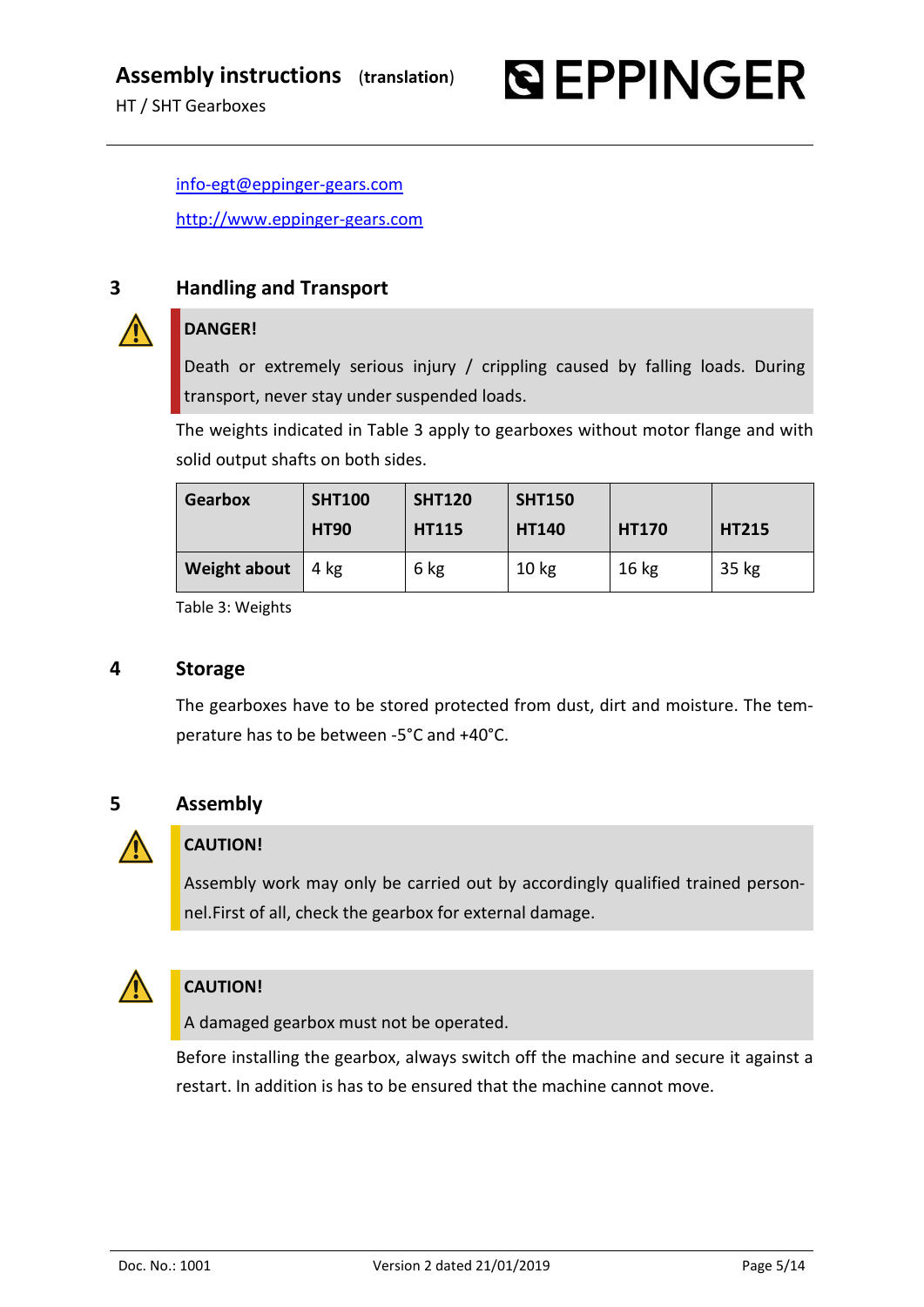



# **DANGER!**

Death or extremely serious injury / crippling caused by moving machine elements when accidentally switched on or by accidentally releasing stressed components during assembly.

Before installation, check the direction of rotation of the gearbox. The direction of rotation of the gearbox can be gathered from the data sheet.

# <span id="page-5-0"></span>**5.1 Mounting of the gearbox**

The gearbox has to be securely screwed to the application. Special attention has to be paid to a flat support.

The centring collar on the output end of the gearbox housing can be used for the exact centring of the gearbox. The dimensions as well as the tolerances can be gathered from the data sheet.

All existing mounting holes must always be used on the selected screw-on side. At this, the screw tightening torque depends on the strength class of the screw as well as the material of the bearing face respectively the internal thread. The thread reach has to be chosen according to the strength class of the screw as well as the material of the internal thread.

# <span id="page-5-1"></span>**5.2 Assembly of the output shaft**

When mounting the output shaft, appropriate torque transmission must be ensured. In the gearboxes of the HT and SHT series, a basic distinction is made between solid shaft gearboxes [\(Figure 1\)](#page-6-2) and hollow shaft gearboxes [\(Figure 2\)](#page-6-3).

The assembly of these two variants is described respectively in the following chapters [5.2.1](#page-6-0) for gearboxes with solid output shaft and [5.2.2](#page-6-1) for gearboxes with hollow output shaft.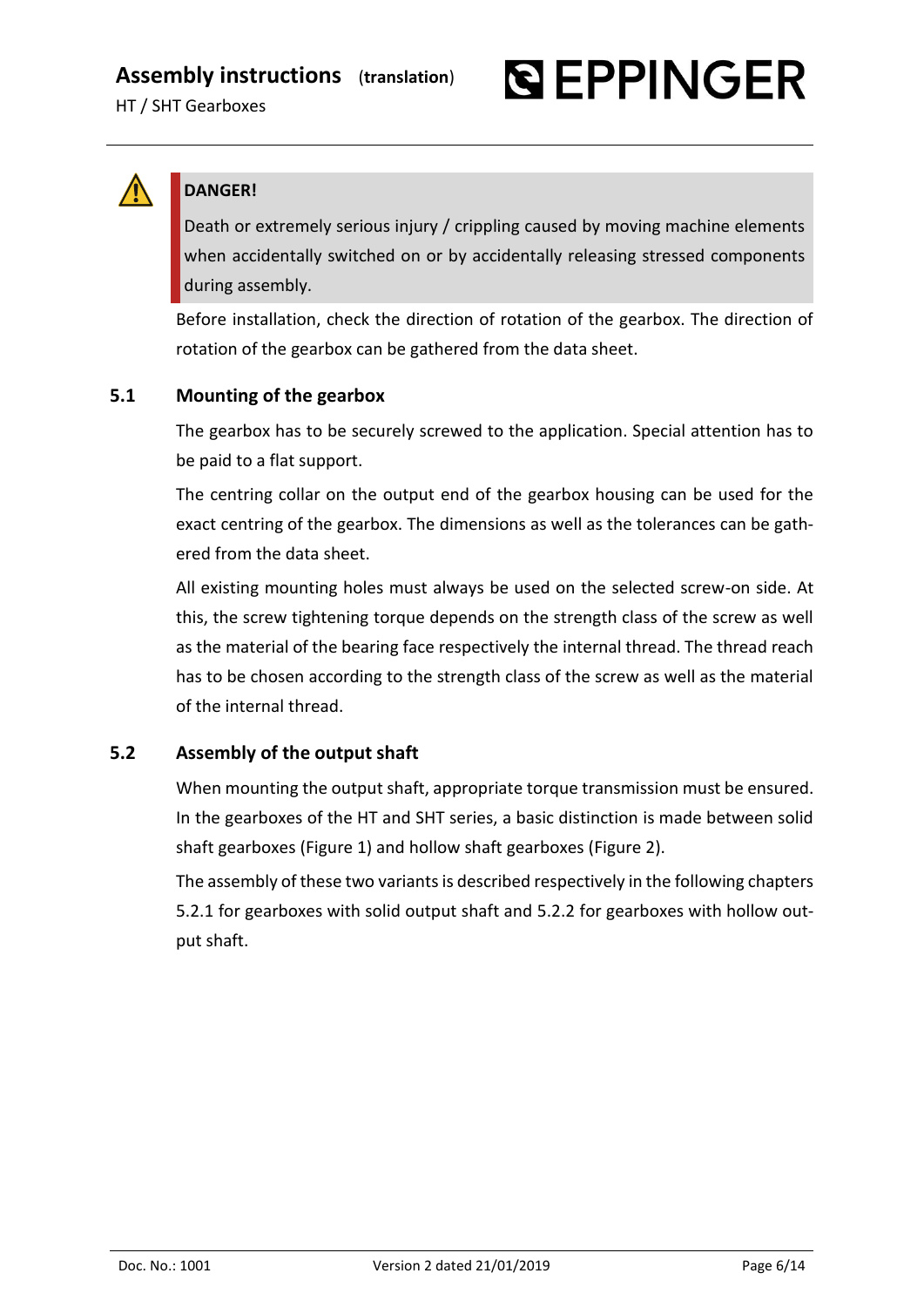# **Assembly instructions** (**translation**)

HT / SHT Gearboxes



**DANGER!**

Risk of injuries due to a slipping of the shaft. The torque cannot be reliably transmitted, if the shaft is not assembled according to the indicated requirements.



<span id="page-6-3"></span>

<span id="page-6-2"></span>

Figure 1: Gearbox with solid shaft Figure 2: Gearbox with hollow shaft

# <span id="page-6-0"></span>**5.2.1 Assembly of gearboxes with solid output shaft**

This chapter describes the assembly of the output shaft for gearboxes with a solid shaft [\(Figure 1\)](#page-6-2). The solid output shaft is designed plain and without a keyway or spline profile. Torque transmission can, for example, take place backlash-free by means of clamping couplings, clamping bushings or heat shrinking of components onto the shaft. For the chosen transmission principle, the existing specification of the manufacturer of the coupling respectively the clamping sleeve must be observed.

When heat-shrinking components onto the gear shaft, a clean and grease or oil-free gear shaft must be ensured.

The gear shaft must not be heated too much by the hot component because the adjacent radial shaft seals on the gear shaft could be damaged.

# **NOTICE**

Damage to the radial shaft seals due to heat shrinking of components that are too hot onto the gear shafts.

# <span id="page-6-1"></span>**5.2.2 Assembly of gearboxes with hollow output shaft**

This chapter describes the assembly of the output shaft for gearboxes with a hollow shaft (figure 2). The hollow output shaft is designed plain and without a keyway or spline profile. The torque transmission as well as axial securing takes place backlash-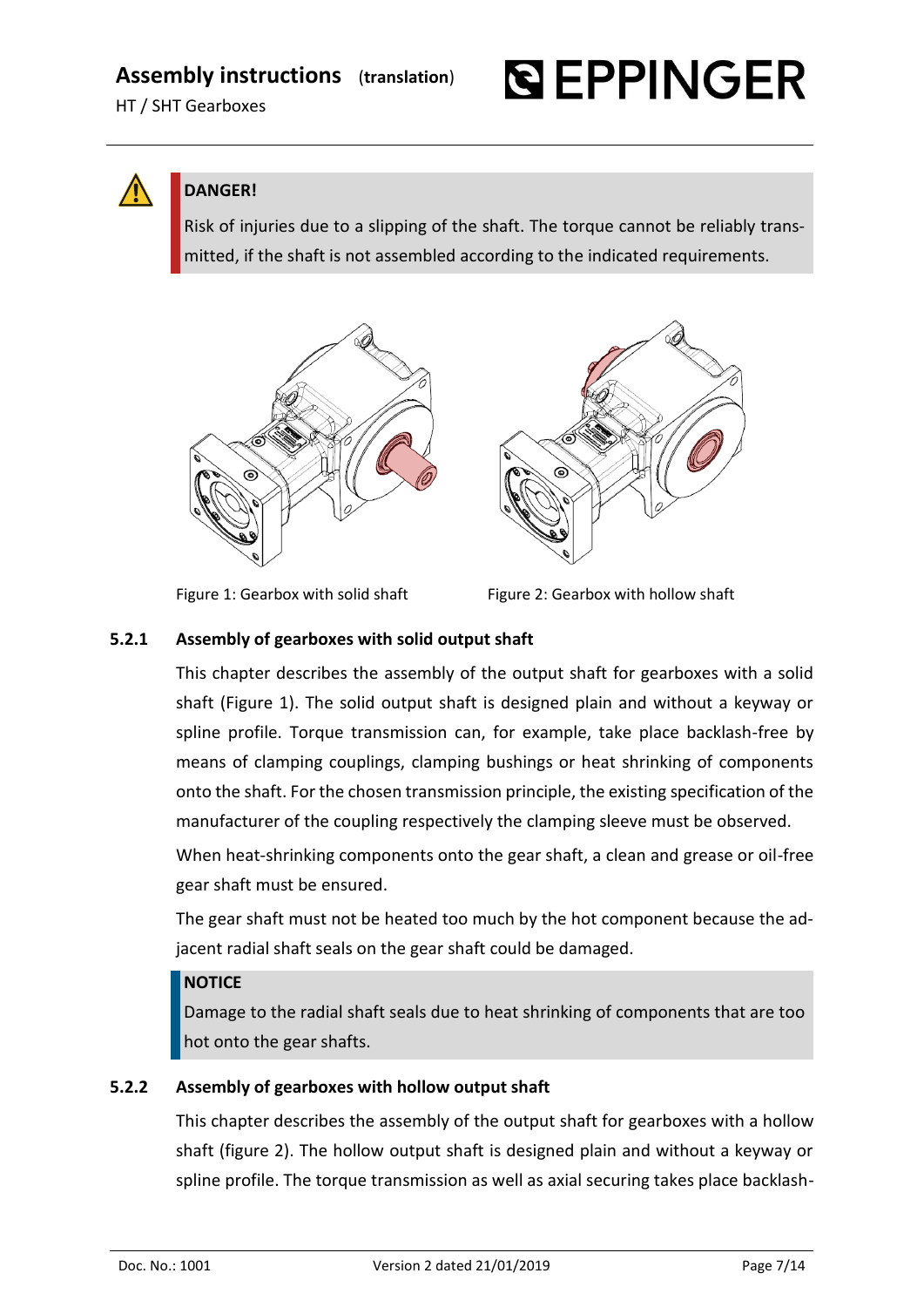

free by clamping the customer shaft in the hollow shaft by means of a shrink disc. This shrink disc creates a frictional connection between the hollow gear shaft and the customer's solid shaft by means of taper bushings.

The customer's shaft has to meet the following characteristics:

- Yield strength Re ≥ 340 N/mm²
- E-Module about 206 kN/mm²
- Average surface roughness Ra ≤ 3.2 µm
- Shaft tolerance h6 in the area of the shrink disc

# **DANGER!**

Risk of injuries due to a slipping of the shaft. The torque cannot be reliably transmitted, if the shaft is not manufactured according to the requirements indicated above or if the shrink disk is not properly assembled.

Prior to the assembly clean and degrease the machine shaft as well as the hollow gear shaft.

After the shaft has been inserted into the hollow shaft of the gearbox, the clamping screws of the shrink disc must be tightened evenly in turn by ¼ turns until the front face of the stepped tapered ring is flush with the front face of the stepped tapered bushing. [\(Figure 3\)](#page-7-0)



<span id="page-7-0"></span>Figure 3: Assembly of the shrink disc

## **INFO**

The assembly of the shrink disc is carried out in a path-controlled manner. It is not necessary to use a torque wrench.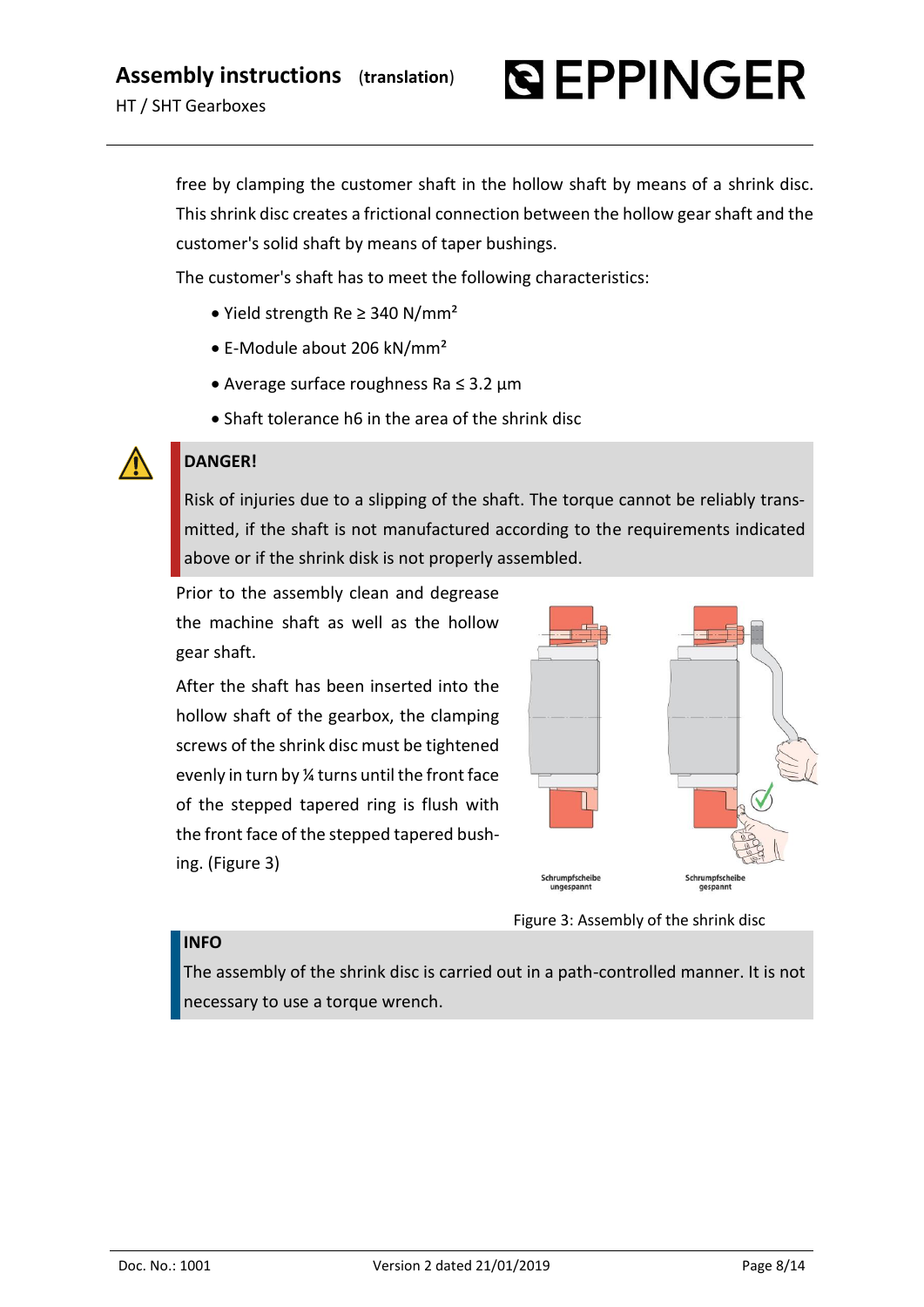# **QEPPINGER**

# **NOTICE**

The shrink disc must only be tightened, if the machine shaft is inserted. A tightening of the locking screws could otherwise deform the hollow gear shaft.

# <span id="page-8-0"></span>**5.3 Motor assembly**

For gearboxes with an attached motor flange and a drive coupling, prior to the assembly of the motor, the coupling has to be aligned in such a manner that the clamping screw of the coupling can be tightened via the through hole of the locking screw in the motor flange [\(Figure 4\)](#page-8-1).

# **INFO**

For gearboxes with an integrated dismantling system, the clamping hub can be widened by means of the clamping screw for an easier assembly. For this, the clamping screw has to be unscrewed until it is widening the clamping hub beyond the dead stop by means of a further unscrewing.

For motors with a key, this has to be removed prior to the assembling. The keyway must be aligned in such a manner that it matches the notch of the coupling hub [\(Figure 4\)](#page-8-1).

Carefully introduce the motor shaft into the coupling bore. The motor shaft has to be introduced steadily at a right angle and concentrically to the bore. An angular or lateral misalignment during movement of the motor shaft can damage the coupling bellows. An axial deformation of the motor shaftcoupling bellows, e.g. by a canting of the motor



<span id="page-8-1"></span>Figure 4: Alignment of coupling and

shaft during the introduction into the coupling is not permissible.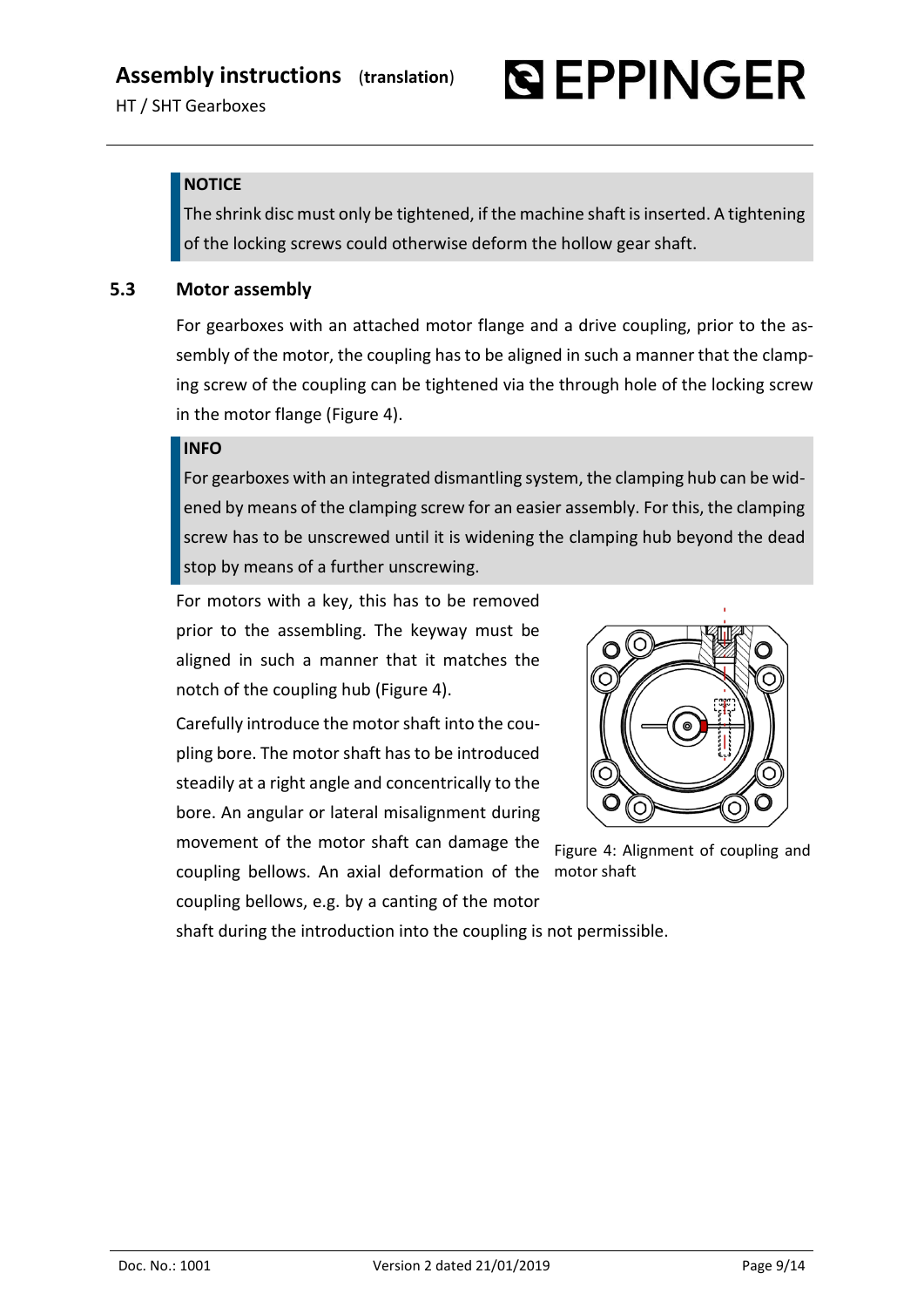# **QEPPINGER**

# **NOTICE**

Damaging of the coupling by a lateral, axial or angular displacement of the coupling bellows by the motor shaft during the assembling.

After the motor has been inserted until the motor plate is in contact with the gearbox flange, screw the motor to the gearbox flange. Take care of the thread reach of the bolts. The thread reach of the motor flange shall be twice the length of the nominal diameter of the screw. [\(Figure 5\)](#page-9-1)

After that, clamp the motor shaft in the coupling. The clamping screw of the coupling can be reached through the through hole of the locking screw in the motor flange. [\(Fig](#page-8-1)[ure 4\)](#page-8-1). The torque to be used as well as the wrench size can be gathered fro[m Table 4.](#page-9-2)



<span id="page-9-1"></span>Figure 5: Length of the screw

| <b>Gearbox</b>            | <b>SHT100</b> | <b>SHT120</b><br><b>HT90</b> | <b>SHT150</b><br><b>HT115</b> | <b>HT140</b> | <b>HT170</b> | <b>HT215</b> |
|---------------------------|---------------|------------------------------|-------------------------------|--------------|--------------|--------------|
| <b>Tightening torque</b>  | 4 Nm          | 4.5 Nm                       | 8 Nm                          | 15 Nm        | 40 Nm        | 85 Nm        |
| <b>Width across flats</b> | AF3           | AF3                          | AF4                           | AF5          | AF6          | AF8          |

<span id="page-9-2"></span>Table 4: Tightening torques / wrench sizes coupling clamping screw

# **NOTICE**

Damaging of the coupling

The coupling has to be screwed together with a bellows free from axial loads.

# <span id="page-9-0"></span>**6 Commissioning**

# **CAUTION!**

The commissioning may only be carried out by accordingly qualified trained personnel.

Before commissioning, all mechanical mounting parts and their fastening must be checked. Check the screw tightening torques. Commissioning may only take place if the machine complies with the provisions of the EC Machinery Directive. The monitoring and protective devices of the machine must not be put out of operation. In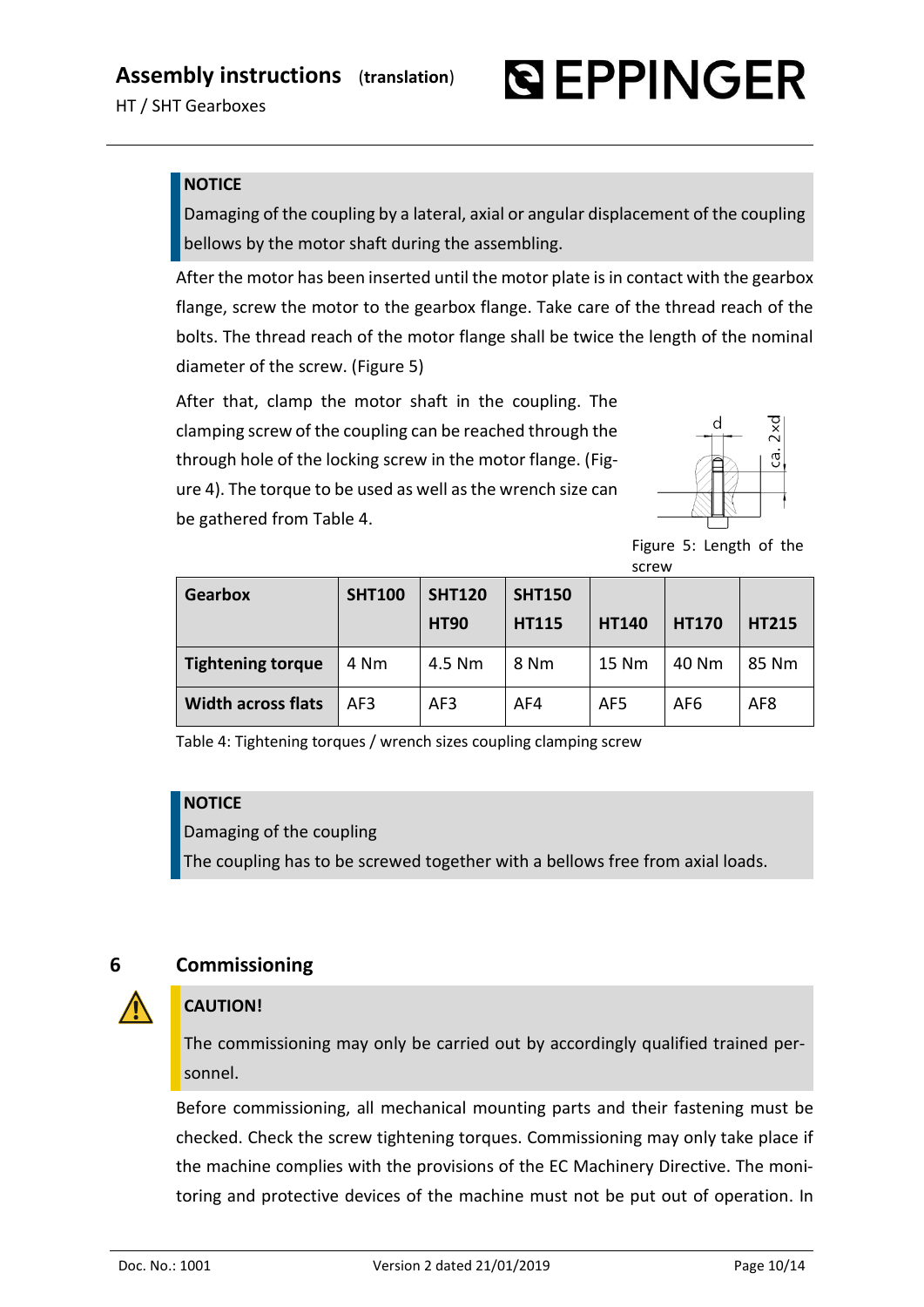

addition to EMERGENCY STOP buttons, EMERGENCY STOP command devices, covers and hoods, this also includes other protective devices such as sensors, light barriers and acoustic or optical emergency signals. The security of the gearbox can only be assured by the end product. Therefore, any commissioning with overridden protection equipment of the machine is not permitted.



# **DANGER!**

Death or extremely serious injury / crippling caused by equipment in operation without suitable safety or protective devices by the surrounding end product.



# <span id="page-10-0"></span>**7 Operation**

# **CAUTION!**

The gearbox may only be operated by accordingly qualified trained personnel.

The gearbox may only be operated with active protective and monitoring equipment of the machine.



# **DANGER!**

Death or extremely serious injury / crippling caused by equipment in operation without suitable safety or protective devices by the surrounding end product.



# **WARNING!**

Burns at hot surfaces.

During operation, the surface of the gearbox can reach high temperatures. It must be ensured that there is no unintentional contact with the surface of the gearbox.

During the operation, the gearbox should be observed.

Leakage, unusual temperature rises or an increase in the noise respectively vibration indicate a fault which has to be repaired. If one of these criteria should occur, the plant has to be shut down immediately. If the fault cannot be eliminated, contact EGT Eppinger

(chapter [2.5\)](#page-3-3).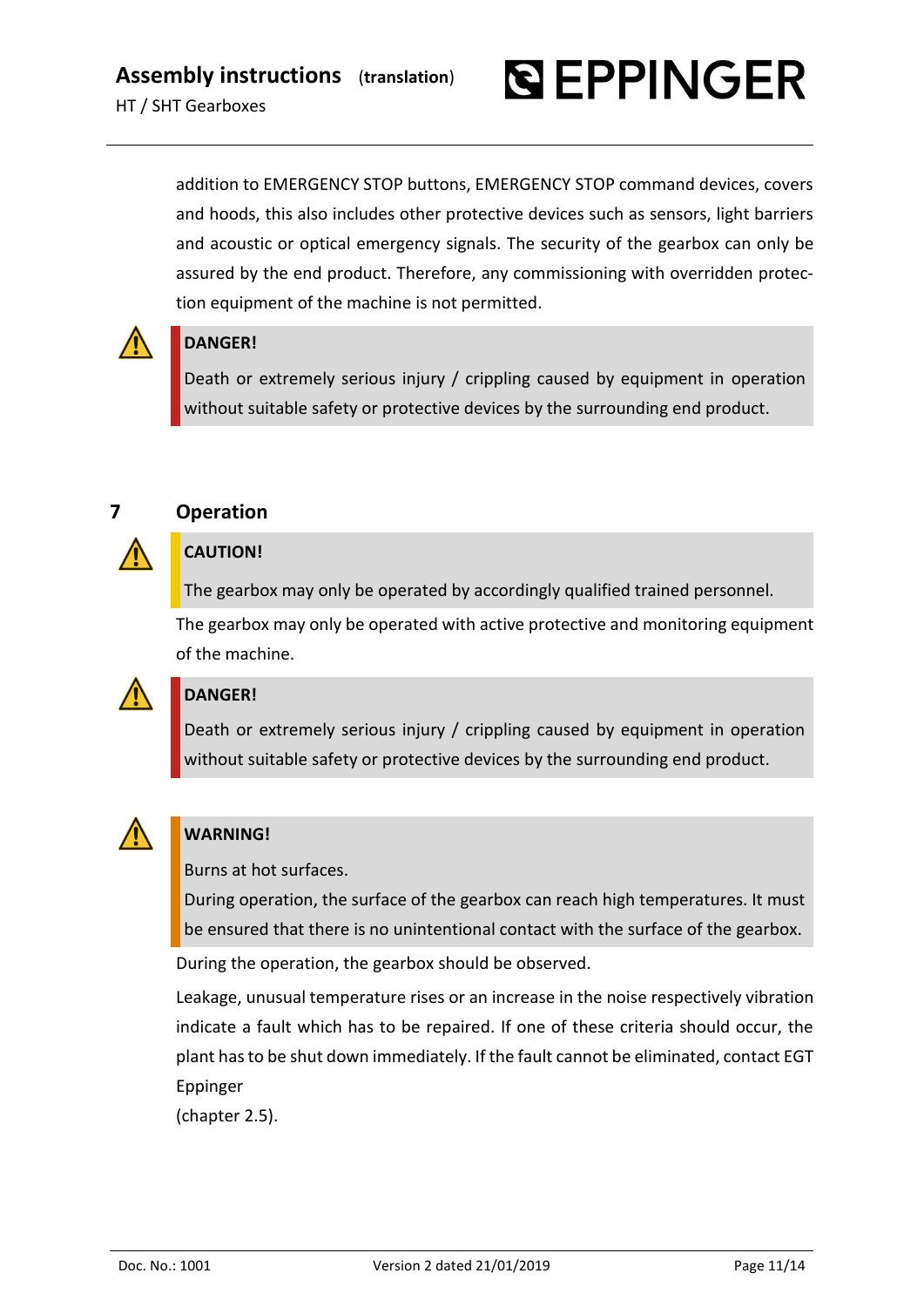

# <span id="page-11-0"></span>**8 Maintenance**



# **CAUTION!**

Maintenance may only be carried out by accordingly qualified trained personnel.

As a matter of principle, the HT and SHT gearboxes of the company EGT Eppinger are maintenance free and lubricated for life.

For special gearboxes and gearboxes with operating conditions outside the specification, any separately communicated maintenance intervals and specifications apply.

## **INFO**

Synthetic oil according to DIN 51517-3:2018-09 with viscosity class ISO VG 150 is used as standard lubricant.

# **NOTICE**

Damages to the gearbox by a reduced lubricity.

Different lubricants must not be mixed. This may result in a reduced lubrication effect and a damaging of the gearbox.



# **DANGER!**

Risk of burns during the oil change by hot gearbox oil.



# **CAUTION!**

Skin irritation by intensive contact with synthetic oil.

# <span id="page-11-1"></span>**9 Decommissioning**



# **CAUTION!**

Dismantling and disposal may only be carried out by accordingly qualified trained personnel.

# <span id="page-11-2"></span>**9.1 Dismantling**

Before dismantling the gearbox, always switch off the machine and secure it against a restart. In addition is has to ensured that the machine cannot move.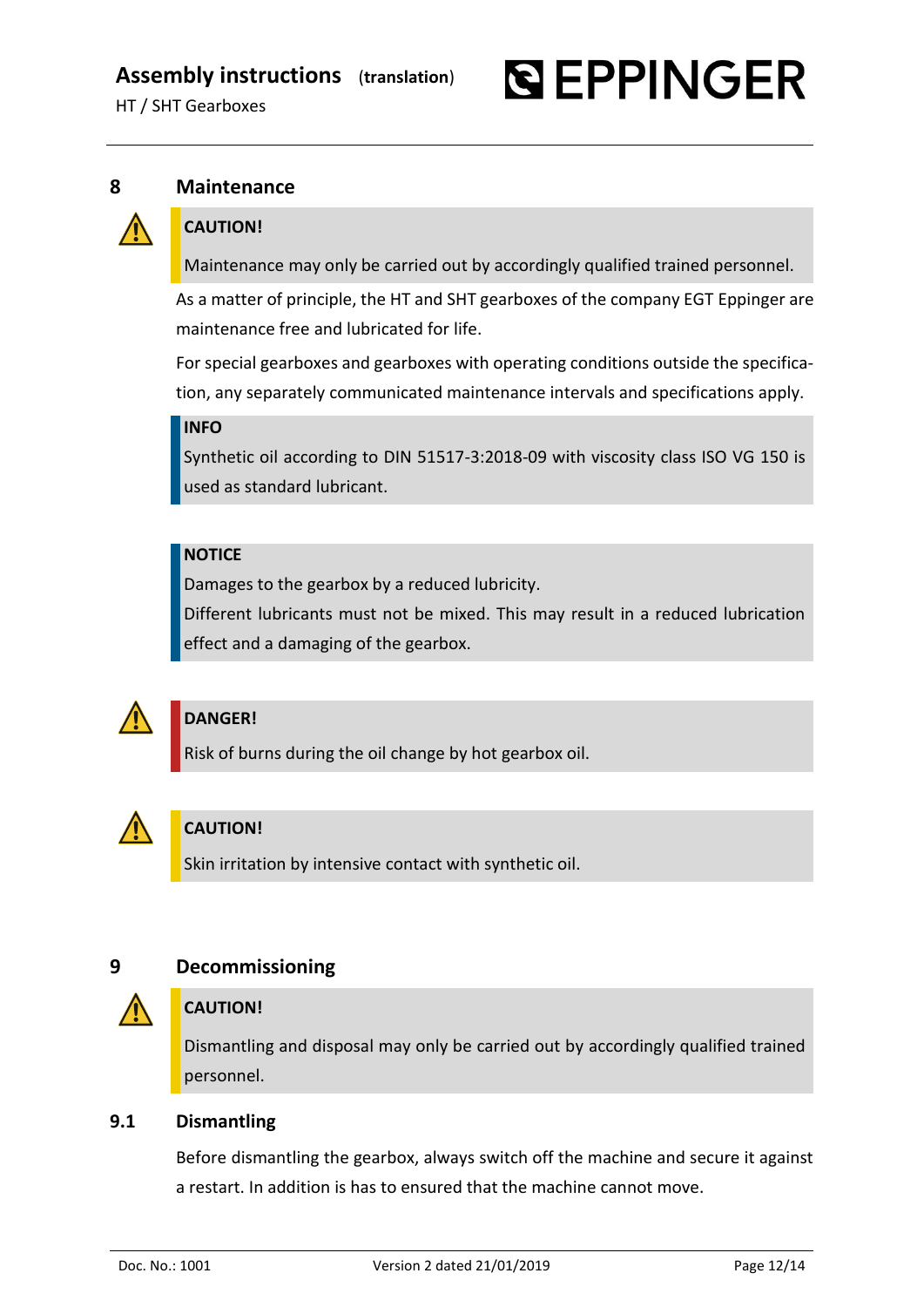



# **DANGER!**

Death or extremely serious injury / crippling caused by moving machine elements when accidentally switched on or by accidentally releasing stressed components during dismantling.

# <span id="page-12-0"></span>**9.1.1 Disassembly of gearboxes with solid output shaft**

In the case of gearboxes with solid shaft [\(Figure 1\)](#page-6-2), loosen the mounted coupling or clamping hub if necessary according to the manufacturer's instructions.

# <span id="page-12-1"></span>**9.1.2 Disassembly of gearboxes with hollow output shaft**

In the case of hollow shaft gearboxes with a shrink disc [\(Figure 2\)](#page-6-3), all clamping screws of the shrink disc must be loosened in turn by ¼ turns.



# **WARNING!**

Never unscrew all clamping screws of the shrink disc completely from the threaded holes during dismantling, otherwise there is a risk of accident!

If the two rings do not come loose on their own, unscrew as many clamping screws as there are pull-off threads in the stepped conical bushing and screw them steadily into the press-off threads until the stepped tapered ring is pulled off the stepped tapered bushing.

## <span id="page-12-2"></span>**9.1.3 Motor disassembly**

To loosen the clamping hub of the coupling, rotate it so that the clamping screw of the coupling can be reached via the bore in the motor flange. [\(Figure 4,](#page-8-1) Page [9\)](#page-8-1) This can be carried out, for example, by manual rotating the output shaft of the gearbox.

Loosen the clamping screw of the coupling. The wrench size can be gathered from [Table 4](#page-9-2) (page [10\)](#page-9-2).